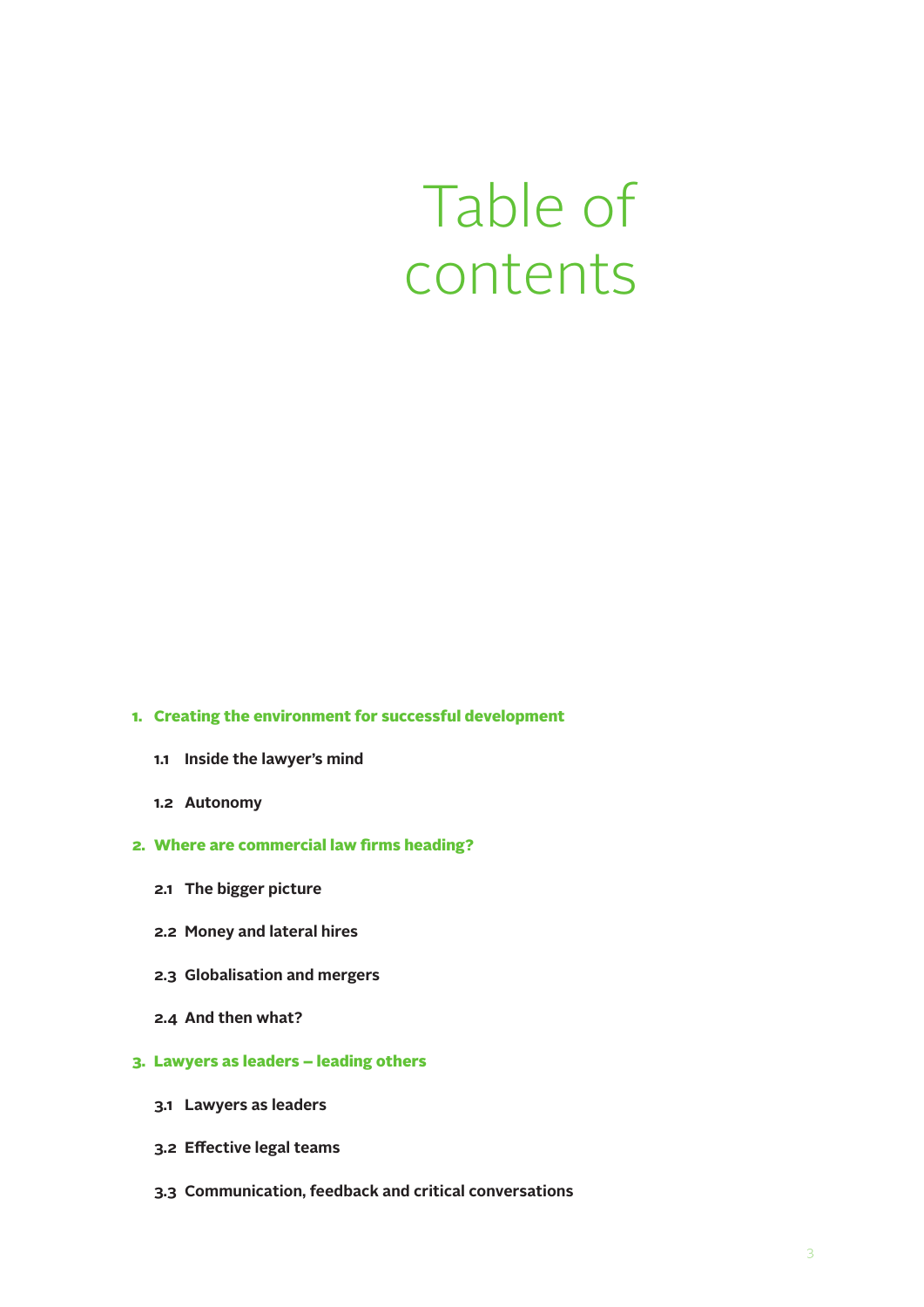- **3.4 Building your connections**
- **3.5 Business awareness**
- **3.6 Managing deals for value: legal project management**
- **3.7 Working effectively across borders**
- **4. Self-leadership – getting the career you want**
	- **4.1 Career possibilities – Inside, outside, rock star**
	- **4.2 Why do a plan: what will it bring you?**
	- **4.3 What should a good plan look like?**
	- **4.4 Where am I now?**
	- **4.5 Where next?**
	- **4.6 Making it happen: Commitments and follow-up**
	- **4.7 What does it take to make partner?**
- **5. Coaching yourself and others through change**
	- **5.1 Visiting the oracle**
	- **5.2 Self-assessment**
	- **5.3 Anchors and drivers**
	- **5.4 Values and simple guiding principles**
	- **5.5 Motivation**
	- **5.6 Readiness for change**
	- **5.7 Emotional intelligence**
	- **5.8 Walking in another's shoes**
	- **5.9 Mapping the environment**
	- **5.10Knowing goals and managing expectations**